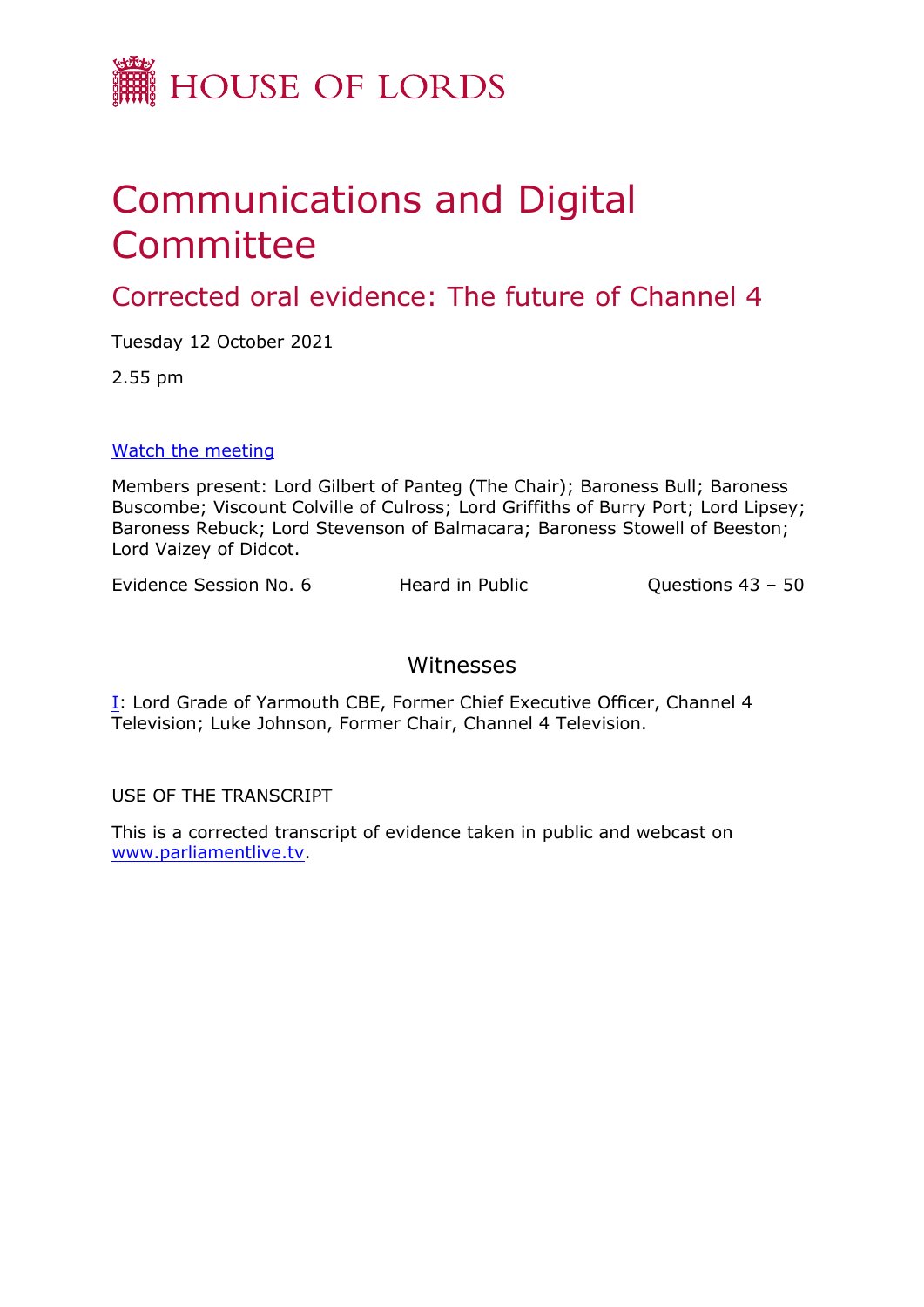## <span id="page-1-0"></span>Examination of witnesses

Lord Grade of Yarmouth and Luke Johnson.

**The Chair:** Michael and Luke, thank you very much indeed for joining us. Channel 4 is, in many ways, Lord Grade's baby. He launched it.

*Lord Grade of Yarmouth:* I did not launch it, Chair.

**The Chair:** You can correct me in a moment. Luke Johnson has chaired Channel 4, so they are very well placed to give us evidence this afternoon. Thank you very much for giving us your time. The session will be broadcast online and a transcript will be taken. The first question will come from Baroness Buscombe. In answering, Lord Grade, you can correct me about your relationship with Channel 4.

Q43 **Baroness Buscombe:** We have just an amazingly upbeat, optimistic 40 minutes with Claire Enders, and so—wow—I am feeling extraordinarily optimistic. I hope the question does not sound too bland, but to what extent would privatisation ensure Channel 4's sustainability and enable it to compete with subscription video on demand services? I ask that in light of your written evidence, Michael, which is very helpful. I have no idea, Luke, what your view might be on all of this, but we really welcome your thoughts on it. We have heard a lot about increased global competition, changing viewing habits, consolidation in the market, increased optionality and the opportunities that privatisation might bring. So we would love to hear your views on whether it is a good idea, whether it makes sense and how any downsides could be mitigated.

*Lord Grade of Yarmouth:* Can I just declare two interests for the benefit of the public at large? I am in the Channel 4 pension scheme and I sit on the DCMS panel on the long-term future of public service broadcasting. So any views that I express here to the committee are my own views and not necessarily, depending on my powers of persuasion, the views of the panel that is advising the DCMS.

My first observation is that the status quo is not an option. It absolutely is not, and the time to change the nature of Channel 4 is now, before it falls over and succumbs to the inevitable decline that eventually catches up with a minnow such as Channel 4 is today. It is no good waiting until the thing falls over before we decide to act. In its present shape, it just does not have the scale or flexibility. It is in a straitjacket of regulation and statutes that completely prevent it from taking advantage of what it has achieved so far.

The world has changed. The arguments for the status quo are backwardlooking. They look back to an age of huge government intervention. Channel 4 started as the only buyer of independent production. It was the mother and father of the independent sector, which is one of the great success stories of the British creative industries, but it is no longer the only buyer. There are a million buyers out there for independent producers, which do not need protection.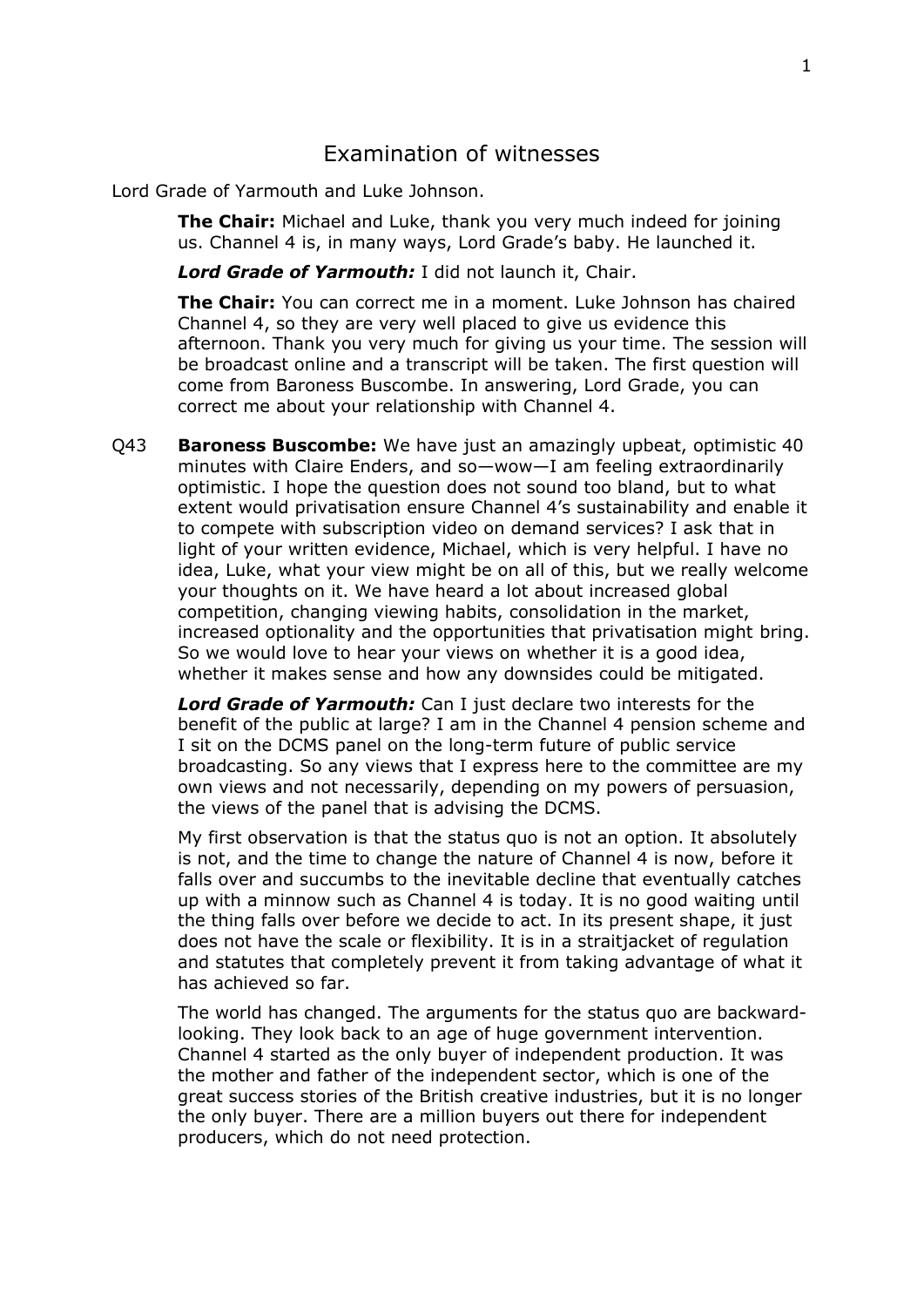Channel 4 needs to do what every other free-to-air, advertiser-supported business is doing, which is to own its own IP and be able to gain scale. Everything in the Channel 4 constitution presently is against that. Therefore, in a very short time, it will really begin to struggle.

*Luke Johnson:* I do not completely agree with Michael's apocalyptic view of Channel 4 because I think the decline will be slow, as it has been to date. When I became chair in 2004, there was a view that we had five years to fix the problem. In fact, by the time I left in 2010, it was doing about the same revenues that it is doing now. In that sense, the organisation has not grown at all, but it has not fallen apart. In fact, it has been trading very buoyantly this year.

However, his fundamental point that structurally the market and the industry it is in has changed beyond recognition since it was founded in 1983 is completely true. The original things that made it special and different have, to a very large degree, disappeared. The idea that it is the foremost provider of televisual entertainment for young people, for example, is a ludicrous fantasy. People under the age of 20 do not know what Channel 4 is. They know what TikTok and YouTube are, but they really have no clue that they happen to be watching something on Channel 4.

As Michael said, the idea that it is necessary for the sustainability of the independent television production sector and for those private companies to thrive is ludicrous. I was thinking as I was coming here that Channel 4, I am afraid to say, is the very definition of an organisation that suffers from producer capture. The independent producers and the staff have totally captured the organisation. Of course they want the status quo to continue, because it suits them. Does it suit the shareholder, who is the taxpayer? Does it suit the audiences? Does it suit the country as a whole? I am much less convinced.

So Michael's fundamental point, which is that the status quo cannot continue, is probably right. It would be better to seek value for the taxpayer and a safe home for the organisation in a deregulated format with a new remit now, while things are reasonably strong, than to see decay set in and sell off the business, or somehow privatise it in a significantly weakened state, which it might be in a few years' time, because it is too small and hidebound by its regulation, and a prisoner to the myth of public service broadcasting.

**Baroness Buscombe:** So the status quo is not a runner for either of you, or it is not in the longer term for you, Luke. Our previous witness, Claire Enders, felt that it could be sustainable, but it would be better to take the risk of privatisation and have vastly increased scale, consolidation and opportunity. She used terms such as "blank cheque" from some of those who might be interested in buying the channel. You are both looking at me as if to say yes.

*Lord Grade of Yarmouth:* What does Channel 4 know that every freeto-air, advertiser-supported broadcaster in the western world does not? They all know they cannot survive. Audiences are fragmenting. They are in terminal decline at different rates. I accept what Luke says about the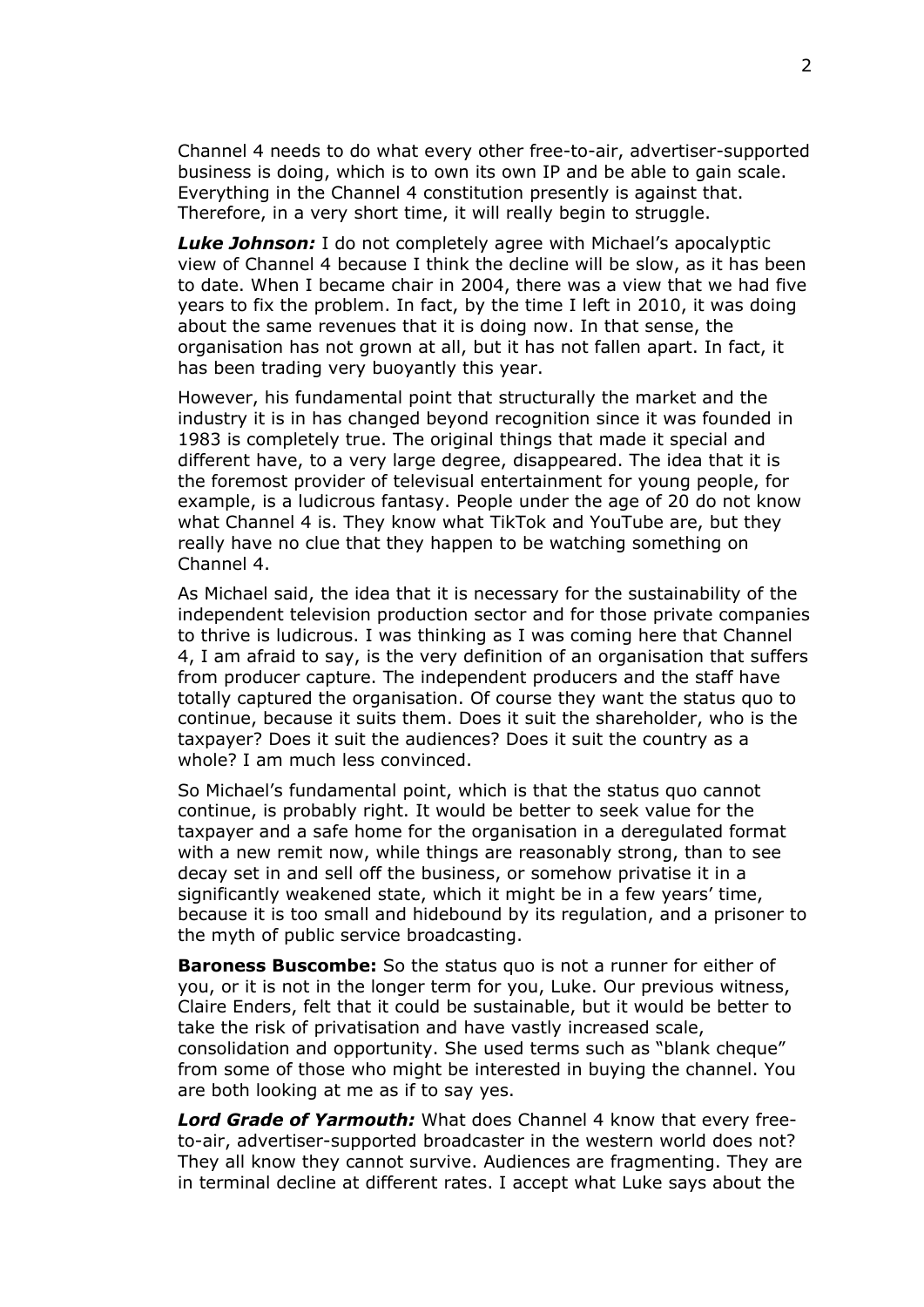rate of decline; we can argue that for ever, but the fact is that it is in decline.

Every free-to-air, advertiser-supported broadcaster anywhere in the developed world is baling out of terrestrial television and investing in streaming services. They are particularly investing in IP creation and ownership, et cetera. I would love to know what Channel 4 knows that the rest of the world does not know that enables it to believe that it can hang on to the past in the way that it is trying to do.

*Luke Johnson:* We are going to find out in 40 minutes.

**The Chair:** What do you make of the role of the board of Channel 4? You describe a Channel 4 that is captured by its staff and producers. It seems that the role of the board is to analyse the future business model of Channel 4 and come to a clear view about its long-term viability, yet it does not see any of the issues that you describe. It thinks there is no challenge or risk at all to its long-term viability and reflects no hesitations at all in its defence documents. What do you make of the way the Channel 4 board has gone about responding to the Government's consultation?

*Luke Johnson:* Well, bluntly, they probably enjoy doing the jobs they are doing. They do not want to resign. They would all step down if the thing were privatised and, therefore, that position of prestige would go. So of course they are going to vote for the status quo.

*Lord Grade of Yarmouth:* I would like to get royalties on the arguments that are being deployed against privatisation today, because these were the arguments that I deployed three times over the years when I was chief executive against different attempts by various Conservative Governments to privatise the channel. We succeeded, but of course there were only four channels in those days, so it was a very different picture.

I have some concerns about a publicly owned institution, owned by the taxpayers and the Government, making a case for the status quo. Is it appropriate for a state–owned broadcaster to lobby the Government against what the Government think they would like to do, subject to consultation? I do not know; I just raise the question.

Q44 **Lord Stevenson of Balmacara:** This is really a question for Luke, but I would be interested in Michael coming back as well. You said in your opening responses to my colleagues that this was part of the myth of public service broadcasting. Could you expand on that? A lot of people have given us evidence to contextualise it in the sense that we have an ecology of public service broadcasting reflected by all those who are participants in it, even though the amount of actual public service broadcasting is sometimes vestigial. Nevertheless, it is an ecology. They all rely on each other. So the idea that it is a myth was a bit puzzling.

*Luke Johnson:* Again, it suits the participants to foster this belief that a certain form of broadcasting delivers public good and a whole lot of other stuff does not. That, therefore, justifies subsidies such as the licence fee,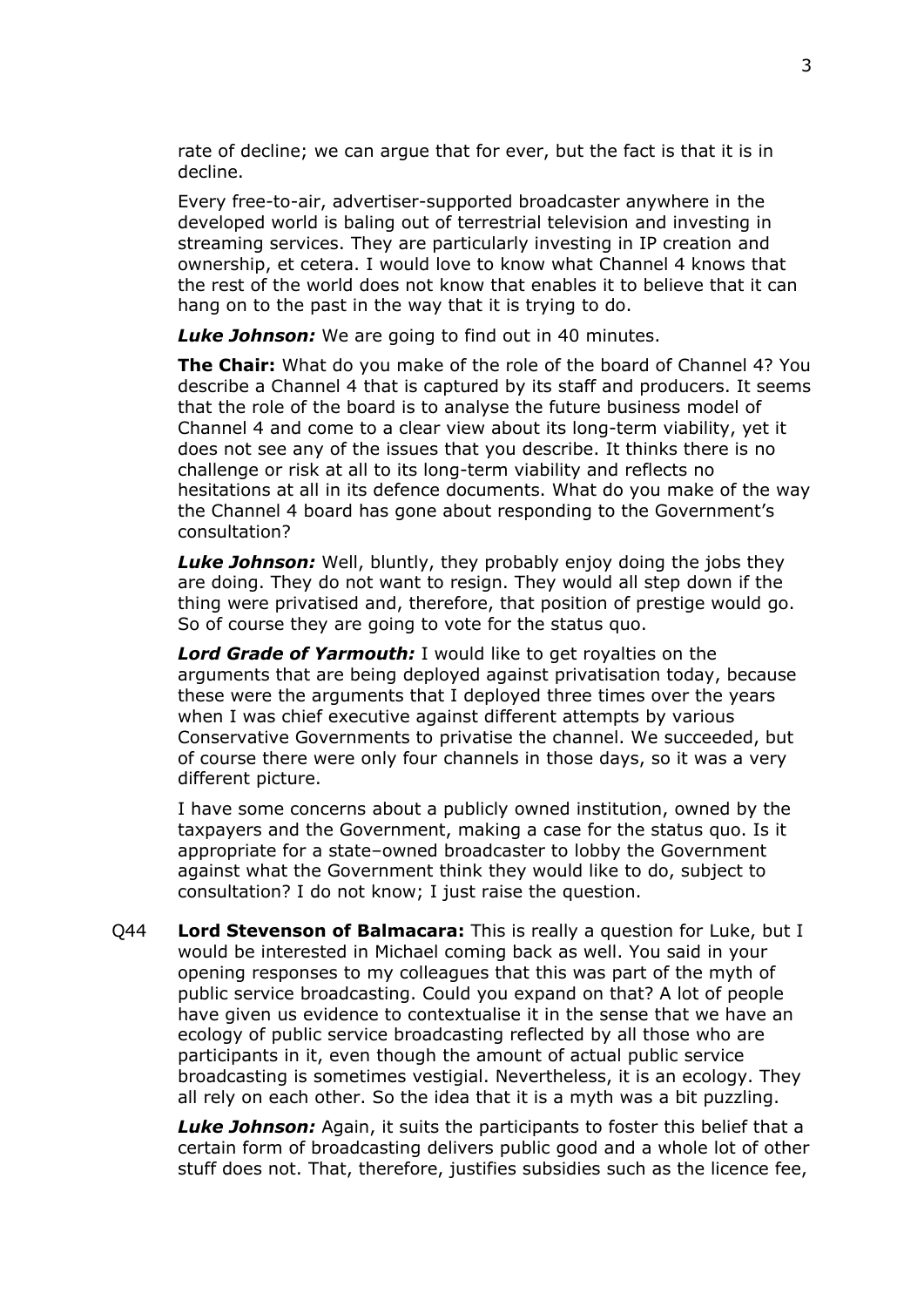the fact that Channel 4 has privileged spectrum and so forth. Ask them to define really tightly what public service broadcasting is and they really struggle. I would be interested to hear a really good definition, to be honest.

You also have to accept that there is a vast array of content now being produced on every conceivable sort of platform for every conceivable sort of audience. As Michael pointed out, the idea that you still need these giant government interventions and two state-owned public service broadcasters in this country is surely a historic anomaly. It is not necessary, especially given the scale of the BBC.

Think about the purpose and reasoning behind the creation of Channel 4 in 1982. Everything has changed in its universe. Therefore, that model, the regulation and the reasoning behind it have gone. One has to be realistic about the vast impact of the internet, streamers and all the rest of it, which have totally transformed viewing habits, the sources of content and the way in which people receive entertainment.

**Lord Stevenson of Balmacara:** We will not have time to debate that to the end, but you make a very interesting point. Of course, the remit is enshrined in legislation. As chief executives of Channel 4, Michael and his predecessor, Jeremy Isaacs, fought very hard to protect that. So it is not just a myth, is it? There is a reality of actual legislation that is processed and agreed by Parliament, and any changes will need to come back.

*Lord Grade of Yarmouth:* On your central point about what public service broadcasting is today, that is precisely what we are doing with DCMS at the moment. We are trying to distil conventional, backwardlooking views of what public service broadcasting is, and redefine and refine it for the modern age. We have not finished that work yet. It is quite a considerable piece of work, with some input from a whole range of stakeholders in the business. I would not want to pre-empt that. If I had to give a soundbite on the definition of public service broadcasting, I would say it is about a wide range of programmes that are designed specifically for British audiences.

**Lord Stevenson of Balmacara:** I am glad we are on to range. You would accept that that must contain, always has contained, and therefore perhaps going forward should contain, democracy, freedom of expression and the civic issues that have always been assumed to be part of it, left unspecified, in order that those who wish to develop them can bring forward the programmes that will best amplify them.

*Lord Grade of Yarmouth:* Well, what does the BBC get today—£4.5 billion in the collection of the licence fee? If we were starting with a blank sheet of paper today, would there be a political and public consensus that there is room for £4.5 billion of intervention in a very dynamic, growing and important sector of the British economy? It does not make any sense at all. When you add to that an asset such as Channel 4, it is very hard to justify in today's world.

I am very proud of the part that I played in the history of Channel 4. The history is important, and it is a product of its history—but it is history,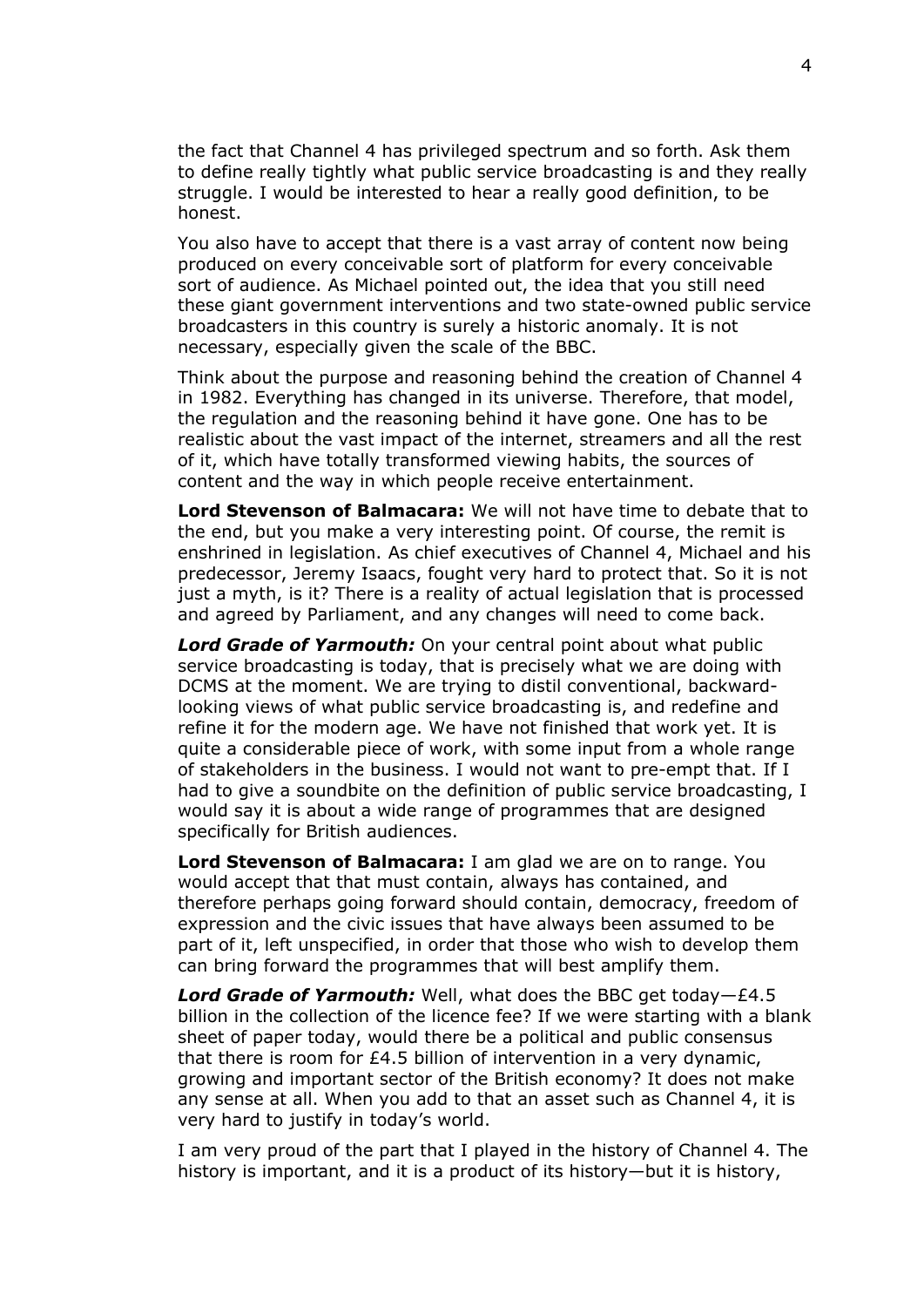folks. It is backward-looking. We have to look forward to the next 10 to 20 years, and try to preserve and protect as much British broadcasting as we can. But that does not mean the kind of straitjacket remit—not programme remit, but corporate remit—that the channel has today, which is 30 years out of date now.

Q45 **Lord Griffiths of Burry Port:** I am the simple-minded member of this committee, and so I ask questions that everybody here will know the answers to. The Chair asked a question about the role of the board of Channel 4 and suggested that perhaps it had something to do with guarding the performance and some anticipation of the viability and sustainability of the business model. To this, I thought I heard the answer from Mr Johnson, "They would, wouldn't they?" in terms of just opting for the status quo. I may have misheard, but I wonder whether perhaps you could tell me that I am the simple-minded member of the committee that I think I am.

*Luke Johnson:* No, that is what I said. They are in the job for six years, so the very long term clearly does not concern them. Few of them have the domain knowledge of the industry to really have true insight. Inevitably, on a board like that where you have executives who are paid very handsome salaries and are full-time experts in the business, they will generally dominate the strategy and the goings-on of the organisation. As I say, why would the board vote themselves out of office by saying, for example, "Channel 4 can't continue for the long term. Let's dispose of it now as best we can at a fine price to create some value for the shareholder"? Why would they do that? People do not, generally, do they?

**Lord Griffiths of Burry Port:** Can I just come back for a moment? I am not claiming to be wiser than I was last time, but I have been a member of many boards, and chaired a number of them, all in the voluntary sector. Under pressure from the Charity Commission and others, we are bound to put round our table people with competence, judgment and courage. Are you telling me that, because people are paid to be on the board of Channel 4, they lack these elements?

*Luke Johnson:* No, I am sure they all have them, but my experience of observing human nature is that people very rarely vote themselves out of a job on a prestigious board because there is an argument to say that there is a taxpayer-driven agenda of preserving and creating value for the taxpayer that they are possibly not receiving now.

**Lord Griffiths of Burry Port:** I am now much wiser than I was when I started these questions, but not much better. Thank you.

*Lord Grade of Yarmouth:* In the interests of balance, could I just say that the current board and executive team of Channel 4 are defying gravity? The current performance of Channel 4 is extraordinary, given the environment in which it is operating. I am second to nobody in my admiration for the current executive team of Channel 4—but they are defying gravity. We should not be deceived by the exceptional skills of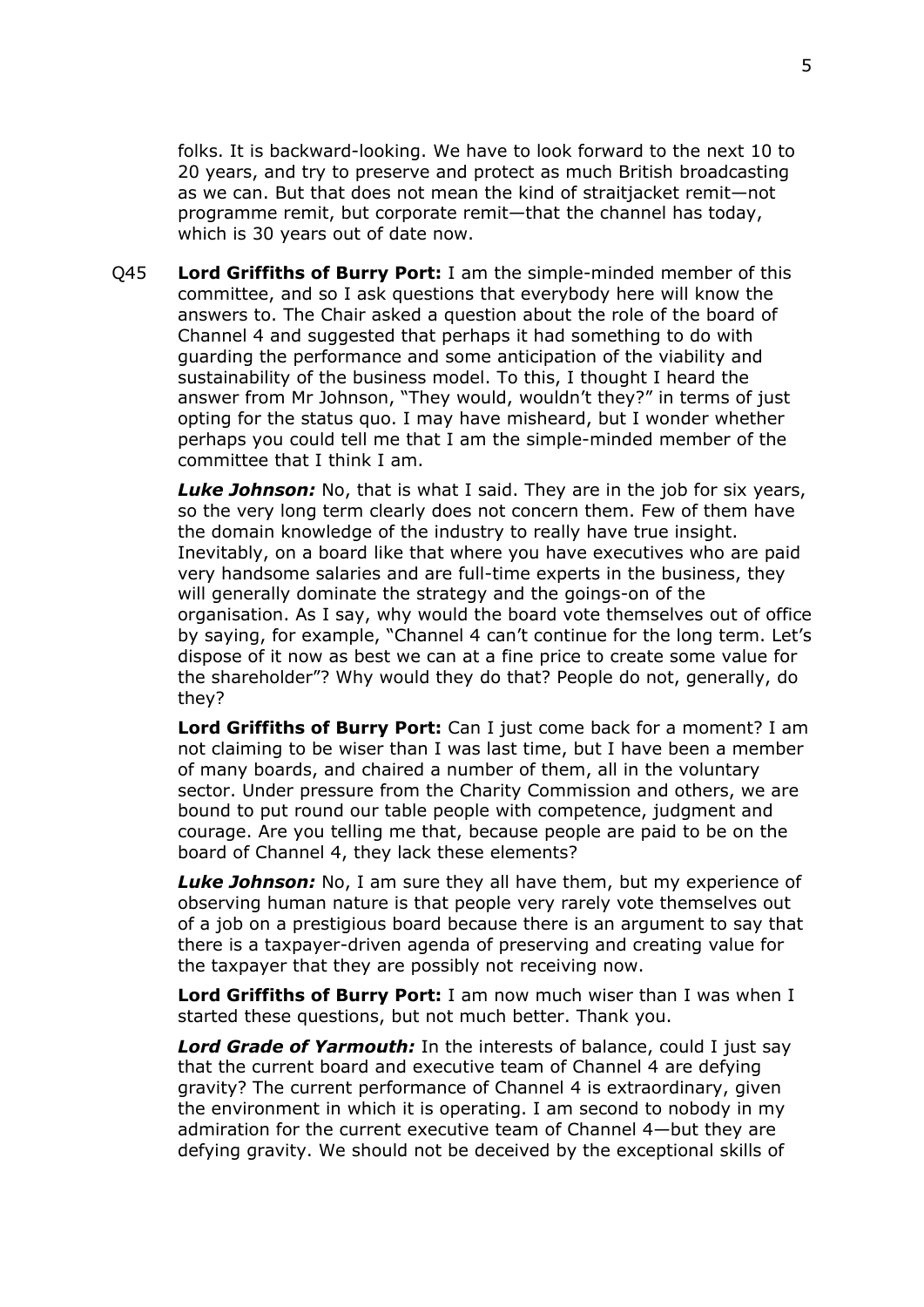the current management in keeping this ship afloat. It is not going forward, but it is afloat.

Q46 **Lord Vaizey of Didcot:** This is more of a philosophical question. I have been listening to your evidence with great interest, because you are obviously both vastly experienced. The trouble with this whole debate about Channel 4 is that it is very binary: either Channel 4 stays the same or it is privatised. You have touched on this, but the Government did not start with the position of saying, "What is wrong with Channel 4? What does Channel 4 need if we're going to keep Channel 4?" It started with the answer, "We should privatise Channel 4," if you like.

What is wrong with Channel 4? Does it lack access to capital or global technology? If you do not use the word "privatisation", what does Channel 4 need that it does not have at the moment?

*Luke Johnson:* It lacks access to capital. For example, if the Government decided to float it, which they could do, and make it an independent public company, it could then raise money on the stock market, which it cannot currently. I am quite certain that, if it now went to the Government and said, "We want to launch a rival to TikTok and we need £300 million to do that", the Government would say, "I think not". So it certainly lacks that.

It also is highly restricted in the diversification and substantial new investments that it can make. As Michael says, it is very highly restricted in terms of ownership of IP, which is at the heart of the entertainment industry—so it is very restricted in what it can and cannot do. What it can do, essentially, is carry on doing what it has been doing for the last few decades.

*Lord Grade of Yarmouth:* Let us say that there was an acquirer for the channel. The value of Channel 4 to the acquirer is in the brand. The brand has been built up over many years and is strong. The thing that operators need in that space, whether it is streaming or whatever, is a distinctive appeal. Channel 4 has that in abundance because of what it stands for and because of its history. If anybody acquiring that business destroys that brand, they are doing nothing but destroying value for their own shareholders. It is just nonsense.

So I believe that the best of Channel 4 in an acquisition, merger or consolidation move would be preserved, because the new owners would be mad to suddenly turn it into a sub-Channel 5 or to ape ITV. It would just be nonsense. It would be business insanity. You do not need to start specifying in a licence what they must do and what they cannot do. Prescription is the enemy of innovation and creativity, as we all know. In fact, the statutory remit of Channel 4 is very cleverly worded, because it is whatever I thought it was when I was chief executive, whatever Jeremy Isaacs thought before me and whatever my successors, such as Alex Mahon, think it is. It is unchallengeable in the courts. The brand of Channel 4 is its greatest asset, apart from the building.

*Luke Johnson:* And the 200 million quid on the balance sheet.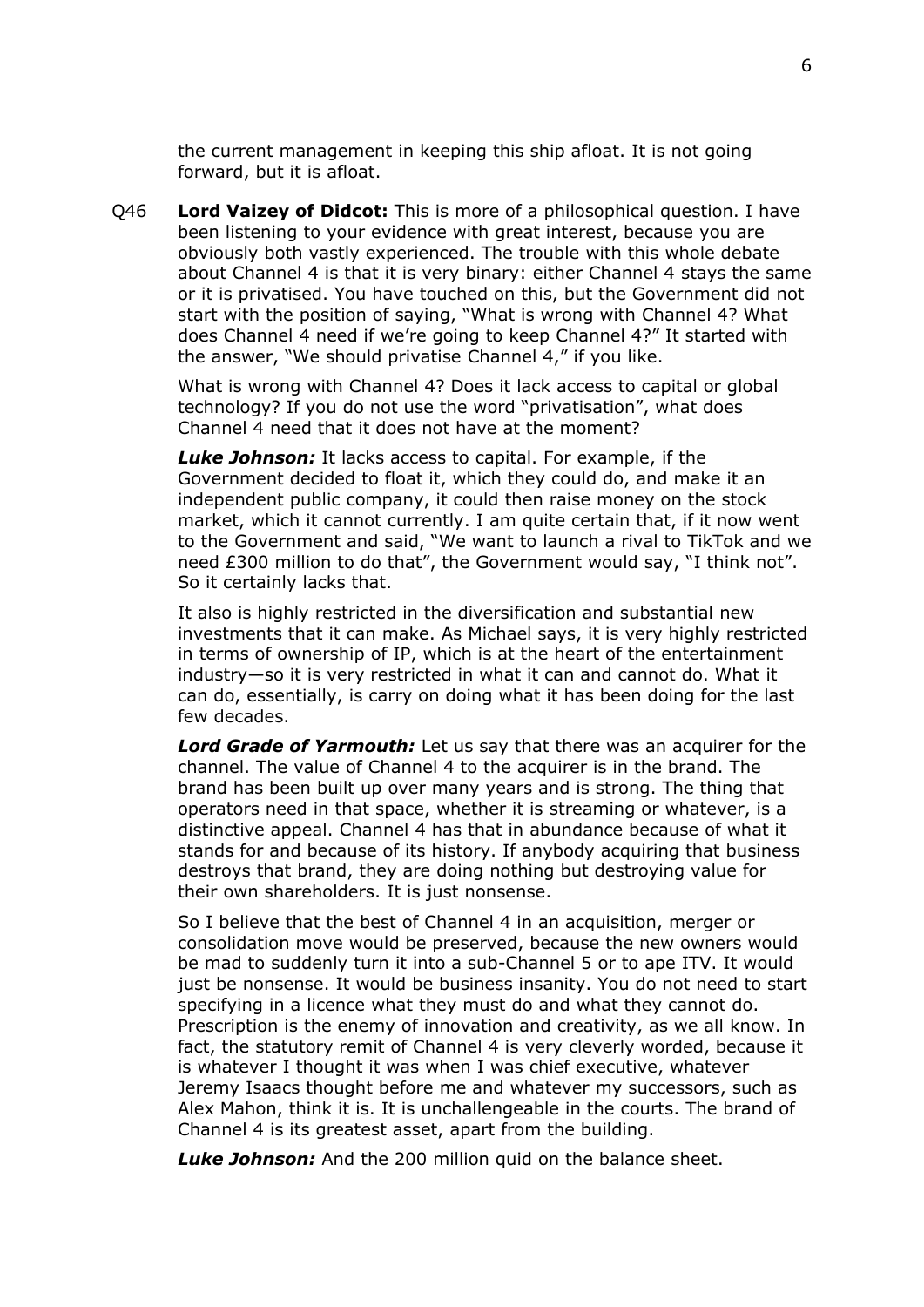*Lord Grade of Yarmouth:* Yes. So I do not think we need to load it up with all kinds of legislative and regulatory requirements.

Q47 **Baroness Bull:** I want to come back to the issue of the impact of privatisation on the independent production sector, which you have already touched on. In your submission, but also today, you described Channel 4 as being pivotal in creating the indie production sector, and you described it as "one of the glories of our creative industries". I am sure that many people would say "hear, hear" to that. We have had voices—perhaps yours, too—arguing that Channel 4 needs to be allowed to make its own programmes and retain the IP, but we have also had witnesses very powerfully telling us that it is the ability of smaller companies to retain their IP that has enabled them to grow and to pursue innovative and risky ideas, and has created the diversity and plurality in this sector. It is also key to geographical diversity. In our lifetimes, we have seen production spread outside London and the southeast.

My question is in three parts—so pencils out, please. You will remember them; it is not that difficult. What impact would privatisation have on this sector? What impact would it therefore have on the broader PBS ecology? How could that impact be mitigated—if, indeed, you think that impact would be negative? It is really how the impact on the sector knocks on to the broader ecology and what the mitigations might be.

*Lord Grade of Yarmouth:* The independent sector is now a very mature sector.

**Baroness Bull:** Even post Brexit?

*Lord Grade of Yarmouth:* Yes, certainly. There is no question about it. The big, successful, clever and inventive ones are doing exceptionally well. This idea that, somehow, small and start-up businesses have to have some kind of special treatment from a major broadcaster seems to be one from 30 years ago. If you invent a new smoothie drink in a back room, Tesco is not obliged to come and find you and invite you to supply them, so you get on to their shelves. It is just nonsense. In the independent sector, you are as good as your ideas and your implementation, and as sharp as your elbows and your salesmanship.

This protective pleading from the independent sector is just nonsense. It belongs to 30 years ago, when it was a fledgling. It is like any other sector. It is a business. There are huge British independent businesses out there. There have been consolidations. Yes, there are minnows, but the minnows will become big if they are good enough. We have to stop thinking that the creative sector is some special sector of the economy in which the new players have to have their hands held. Where does that stop? It is nonsense. That is point one.

On point two, PBS ecology, I come back to my philosophy about public service broadcasting going forward. We must preserve British programmes made by British programme makers for British audiences, whatever those programmes are. That is at the core of what Channel 4 does. That is at the core of its brand. That is what it does. The more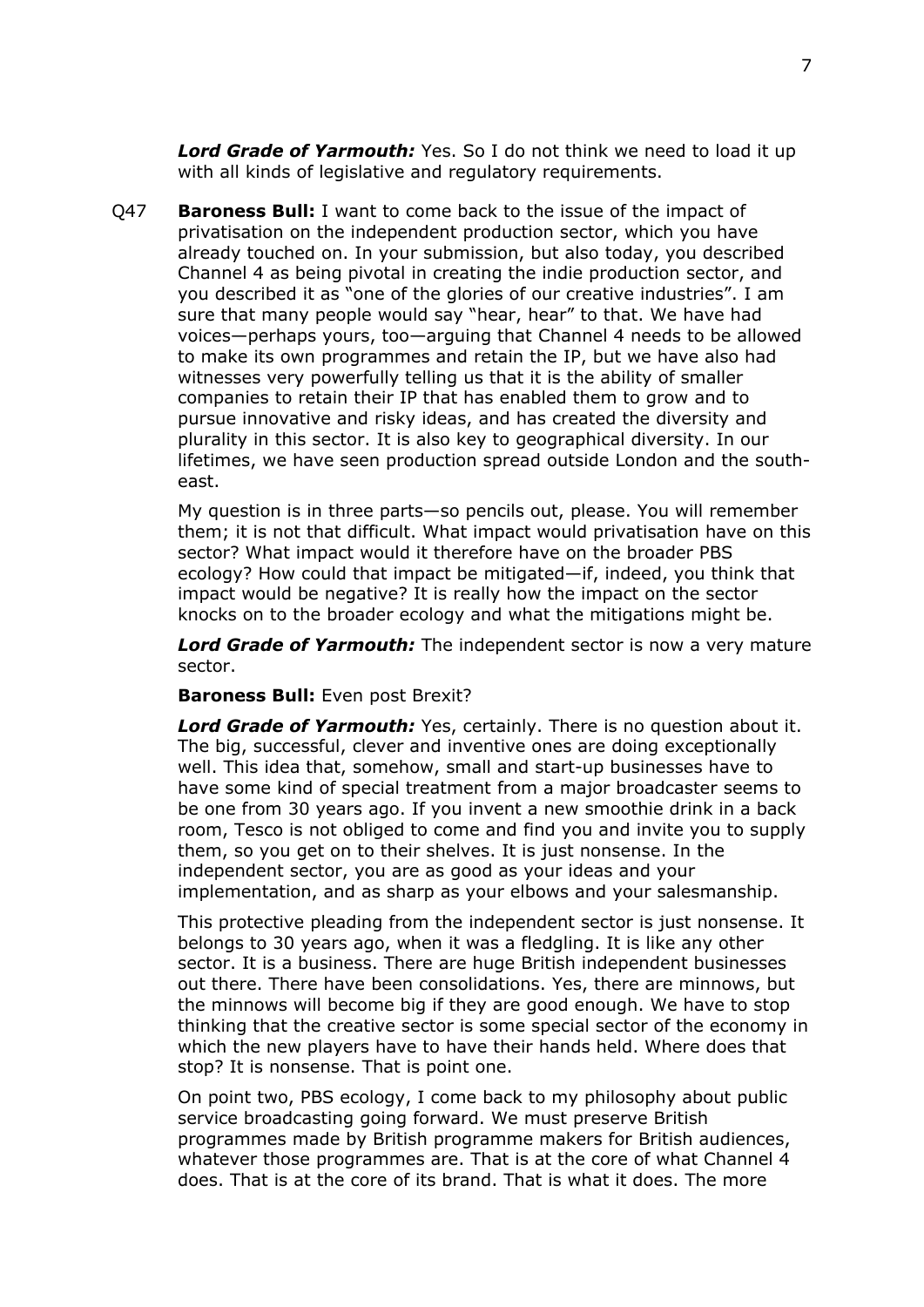loosely you define it, the more chance you have of innovation and success.

What can you do to mitigate? My answer is to set it free and let it grow in the normal way that businesses do—and Channel 4 is a business. It may be publicly owned but it is a privately funded business. It does not pay for spectrum. It gets all kinds of PSB privileges that the BBC and ITV get. The ultimate mitigation will be when it falls over or when it starts losing money. That is when it will need mitigation. We do not need mitigation now.

**Baroness Bull:** I meant the impact on the production sector.

*Lord Grade of Yarmouth:* I beg your pardon—none at all.

**Baroness Bull:** You have talked about the success of big companies and you have gone back to "big".

*Lord Grade of Yarmouth:* They all started as tiny companies. Many of them never got a commission from Channel and they got bought. There was big consolidation in the sector. I do not buy the argument that there is a connection between Channel 4 and the success of small independents that have to have their hands held. They are in a business.

**Baroness Bull:** Do you think that the only trajectory to sustainability for production companies is that they get big? Is there no place for small companies?

*Lord Grade of Yarmouth:* Scale is important. I do not know any production company that wants to remain tiny, getting one documentary a year commissioned. Some may regard that as a good lifestyle, and good luck to them. There is room for them, if they can come up with one good idea a year that they can sell, but that is not most people. Most people go into the independent production sector to make great programmes, and to have the freedom to run their own businesses and not be in the tyranny of a great institution and corporate structure such as ITV or the BBC.

**Baroness Bull:** They have told us that retaining the IP is crucial to being able to forge their—

*Lord Grade of Yarmouth:* They would. Look at the market caps of these big companies today. Sure, they are going to say that. It should be a market negotiation. If you have the idea that I need, I will buy it from you, we will discuss the terms and we will come to a satisfactory commercial arrangement. If you do not like the terms, you can take it elsewhere. When the show is a huge hit and is going into its sixth year, and the contract has run out, boy will you be able to negotiate an even larger slice of the IP. It is a market now.

*Luke Johnson:* You have to bear in mind that, on one side of this argument, you have people who have a very considerable vested interest in keeping the status quo, so they will lobby ferociously hard to preserve it, for obvious reasons. The terms of trade are such that Channel 4 negotiates with one hand tied behind its back on IP ownership and things like that. So there is a lot at stake. Channel 4 has been very helpful in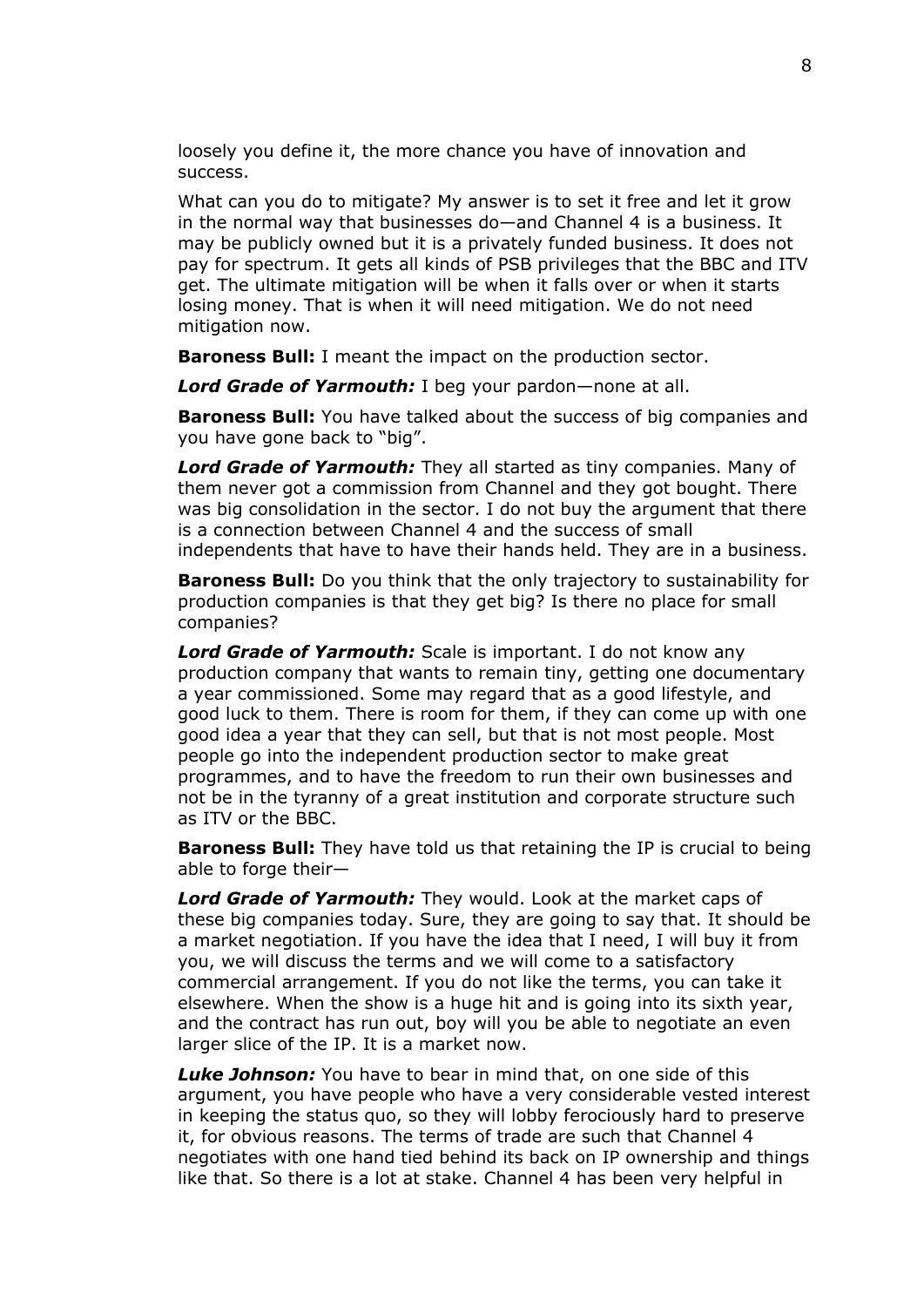creating the whole independent production ecology, which now supplies Netflix, Amazon, the BBC to a significant degree, Sky, Disney+ and everyone else, which is great. It has created very many millionaires, and there are others who also want to be millionaires. So of course they are going to lobby for the status quo. It suits them. You need to bear that in mind in this debate.

*Lord Grade of Yarmouth:* Nobody is saying that the BBC should not own any IP.

**Luke Johnson:** No, quite. Unquestionably, in the past, there were areas of programming that were not serviced and interests out there that Channel 4 was able to supply content for that was impossible to obtain elsewhere. Thanks to technological changes and the unbelievable proliferation of channels and platforms, I do not think that that really exists now. Channel 4's annual report is a political document, because it is designed to appeal to you. Its big front piece is a programme that it nicked off the BBC: "The Great British Bake Off". How is that innovation? Why does the taxpayer need to be bidding up the price of two PSBs to make the owners of "Bake Off" richer? How is that in the taxpayer's interests? I do not get it.

You have to be a bit cynical when you look at these things. Somehow or other, television and things like that are treated as a special, rarefied activity that needs endless subsidy and intervention in order to thrive. I do not think that that is true at all. If the public want content of particular types, people will be clever enough to produce it and be able to make a profit out of it. If you looked at any of the key genres that Channel 4 is active in, you would struggle to tell me the stuff that is really unique and that no one else is now capable of or interested in producing. That is really at the heart of this.

Where Channel 4 was once necessary, because there was very little choice, there is now almost unlimited choice. I would also argue that a great deal of the most creative stuff going on is not in the PSBs. The PSBs are sometimes becoming followers in the stuff that they are commissioning and producing, because of the streamers and the others. Was it the BBC or Channel 4 that made "Chernobyl"? I forget. Oh, no, it was Sky. This really matters, because there has been this illusion for a long time that they are the guardians of the flame of precious public service broadcasting content that is never, ever commissioned or made elsewhere. That is what I mean about the myth: that it has changed. We have to be realistic about this.

I do agree that Michael is right. What is important is that British content is made. Britain outperforms fabulously in terms of filmed content and its creation, and that matters. But I happen to think now that the marketplace is so buoyant and the number of different places that you can sell content to is such that the original need for Channel 4, which was very great in 1982, is no longer there. Therefore, it can be owned by a for-profit owner, be it independently floated on the stock market or a subsidiary of a big media group with giant scale and the ability, therefore, to exploit its assets.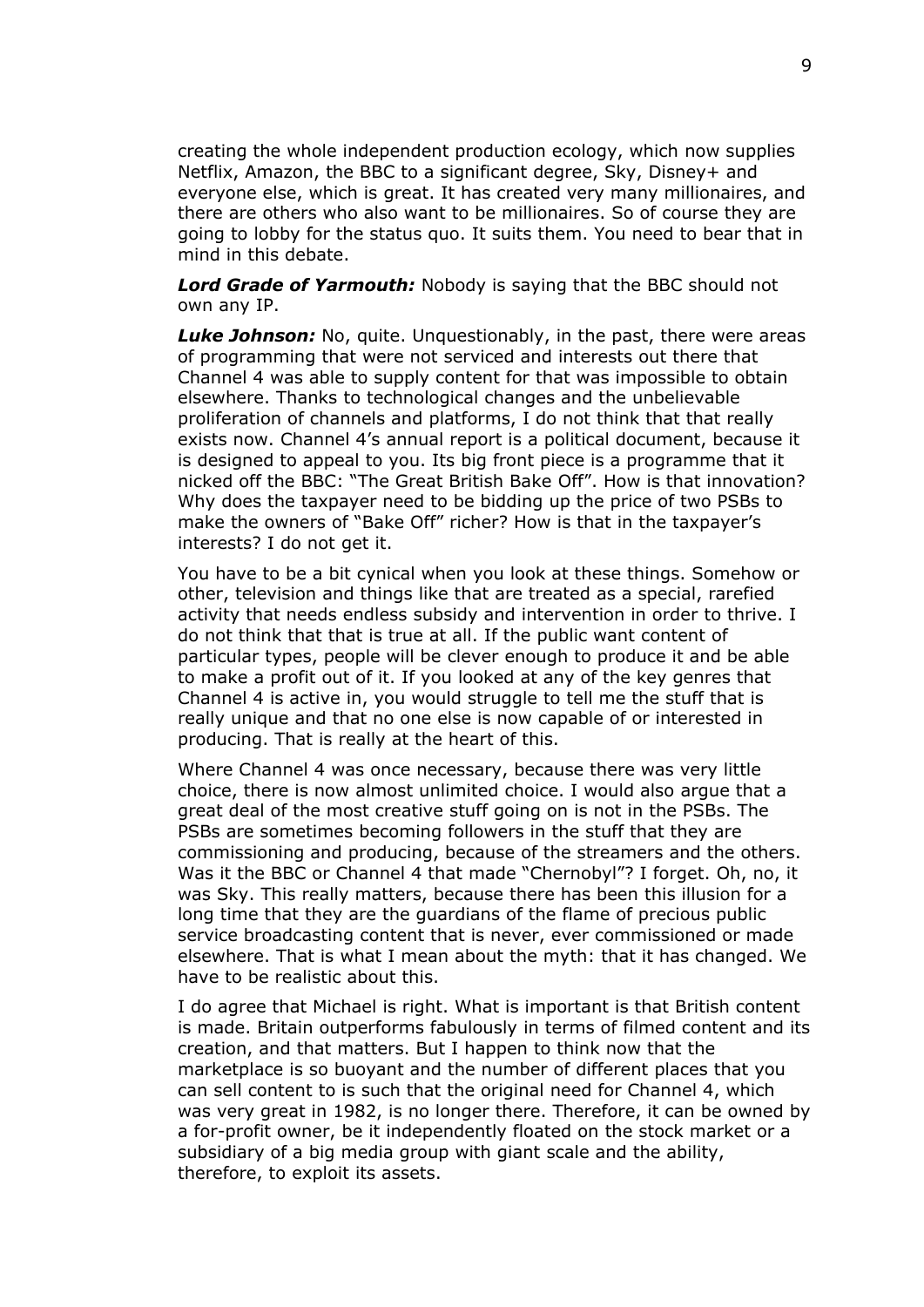*Lord Grade of Yarmouth:* In fairness to the hot breath of Alex Mahon, who is sitting behind me somewhere, if you are looking for an example of something that perhaps only Channel 4 would have done, I would point to the Paralympics. That is an absolutely archetypal Channel 4 piece of opportunism, which I hope is commercially successful for it, now that it has built it up—but it took a big risk with that.

*Luke Johnson:* We did it when I was still there.

**Baroness Bull:** I have a quick final comment. I was surprised to hear you say, I think, that all sectors and voices are now heard and that we do not need to create special spaces. I would argue that the voices of disabled artists and the disability sector are really not heard or seen on television, and Channel 4 is making strides there.

*Lord Grade of Yarmouth:* I would agree with that, but it is true of pretty well all public service broadcasting channels now. Compared to when I was a kid commissioning programmes, television is unrecognisable from my early days in broadcasting.

Q48 **Lord Lipsey:** We do not need to look back at the Paralympics, because we can remember being able to watch the US Open tennis until the small hours of the morning thanks entirely to Channel 4—so I thank it for that.

I just want to make a comment and then perhaps something that follows from it. My comment concerns what you say about board members wanting to preserve the status quo. In my experience, board members most of all do not want their company to go belly-up, because that ruins their reputation for ever. Therefore, I do not think that it is as one-sided as that. I could, if I was being equally disparaging, say that, in my experience, ex-chairs and ex-chief executives tend to be rather hard on what their successors are doing—but I would not, of course, apply that to either of the witnesses today.

I see all the arguments that you are putting, and they are very powerful ones, but this whole question was debated in 2016. This committee considered it and came down against privatisation. Here we are, five years on, with Channel 4 seeming to be doing very well. It came through the pandemic year extraordinarily well, given its revenue sources. So much of this comes down to an argument about the pace of decline and how much decline you should allow.

You may be right that it will just go on the same as it does now if it is owned by a big company, or you may be wrong and it may be like the *Sun* when Rupert Murdoch took it over. We want to know whether taking this risk of privatisation is something that we have to do in short order to prevent things going disastrously wrong in short order. I must say that, on the evidence so far—and we have heard quite a lot of evidence—there is a lot of ruin in this country yet, from which many of its viewers may benefit in the meantime.

There was a difference between the two of you on timescale. Michael, you saw us on the edge of the precipice, which is perhaps your disposition, whereas Luke thought it probably had years to go. The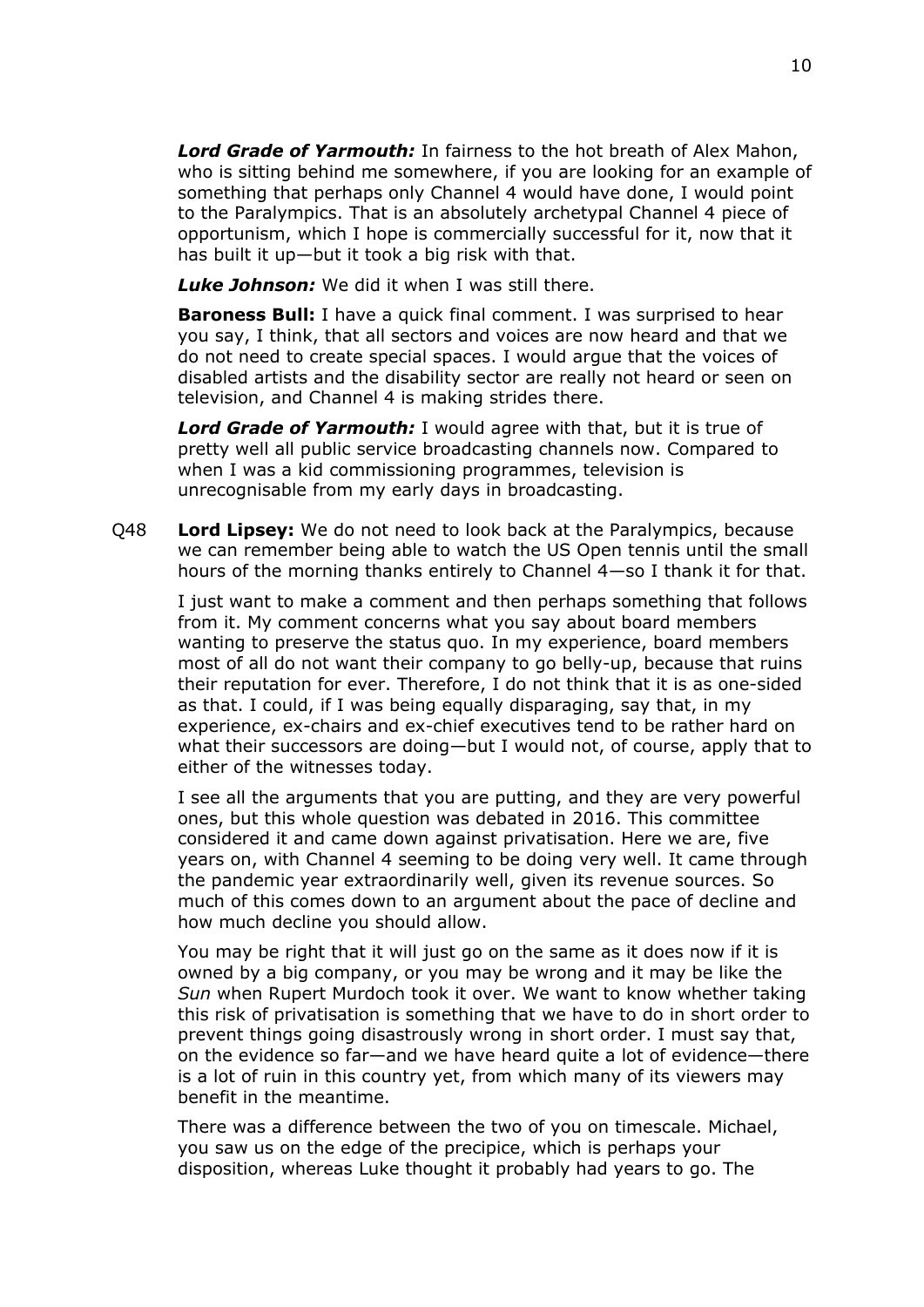question of timescale—and your further reflections on that would be welcome—is extremely important in making a judgment on what we should do here, right now.

*Lord Grade of Yarmouth:* It is about the balance of probability. What is the risk of the status quo versus the risk of setting Channel 4 free into the marketplace in the fullest sense of it? The timeframe is irrelevant. Luke and I disagree about the timeframe. I suspect that he is probably more right than me, because these things take longer than any of us predicts, but what is the risk of leaving it alone now?

You will be back in here in two or three years' time. Alex Mahon has been offered Warner Bros to run; there is a whole new gang of people in there who are not quite as good as she is; the business is making heavy losses; and everybody is up in arms, saying that they have to be at the back door of the Treasury with a begging bowl. That is going to happen. When it is going to happen, I do not know—but it is going to happen. The least risk is to set the channel free and follow what every free-to-air, advertising-supported broadcaster is doing in the rest of the world.

*Luke Johnson:* It depends on whether we think we are doing the right thing in terms of achieving value for the taxpayer. For what it is worth, my view is that the business is probably worth at least turnover, so  $£1$ billion, plus the cash, so call it  $£1.2$  billion. ITV is currently valued at over turnover. Why should Channel 4 not be? As Michael says, it is a fabulous brand. It is probably worth that, in one form or another. That is quite a lot of money to neglect.

"Benign neglect" is what you can call the status quo. That is the best phrase that I believe applies, because it is becoming, in a much more diverse, complex and competitive media landscape, gradually more and more irrelevant. At some point, the momentum will slow and you get into a vicious spiral. Then the asset collapses in value and you might get a fraction of the £1.2 billion that you would achieve now. So it is about whether we are trying to achieve value for taxpayers.

Q49 **Lord Stevenson of Balmacara:** On the price, you are the expert. I gather that you have done it before with a number of properties in other industries, so we take your advice very strongly: £1.2 billion is the price. We have been told that, if the channel is to be sold, it will be sold with either the existing remit or a strengthened remit. We heard evidence on that earlier this afternoon. Does that not undermine what you are trying to say?

*Luke Johnson:* Why does it have to be sold with the current remit? I would not sell it with the current remit. That is a decision for the Government to make. Surely they can loosen it or change it, and quite frankly should.

**Lord Stevenson of Balmacara:** They can, and they will have a fight on their hands if they do—but that is my point of view. None the less, the issue is the balance between the two. Michael has been very open about the fact that he sees a version of public service broadcasting very much in national terms, with British content. I could probably persuade him in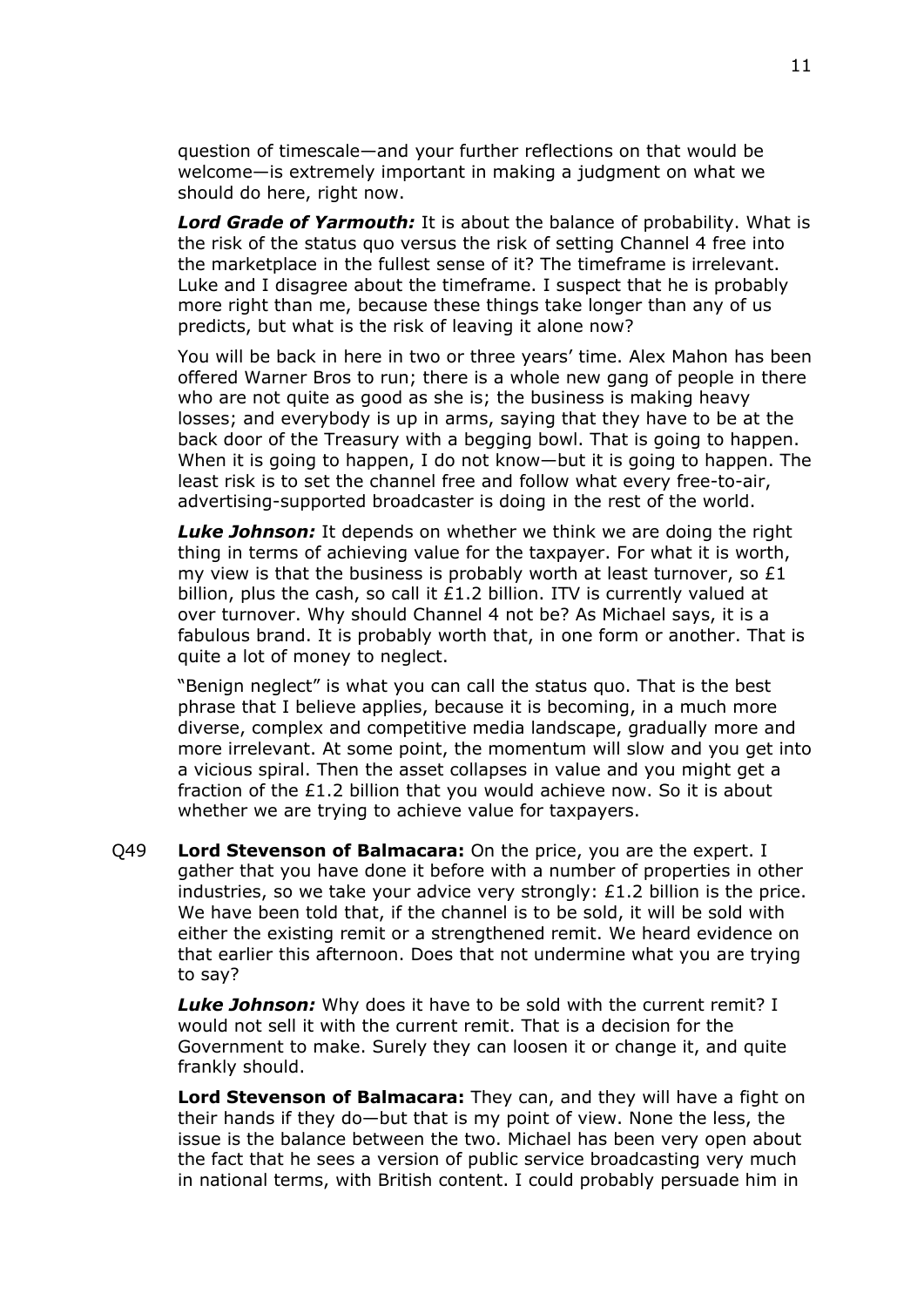the privacy of another room that that is probably a bit tight and needs to be broadened to include proper news and current affairs coverage things that Channel 4 has always been fantastic at.

As we have been going through the conversation, we have picked up a number of issues that are not as well represented in the mainstream as could be and, as Baroness Bull has made clear, there are more to come. On this balance between the remit and the price, could you use your expertise in these matters to give some sort of feeling of that?

*Luke Johnson:* One of the great claims of the need for Channel 4 is regional programming. Are you aware of something called brass plate productions?

**Lord Stevenson of Balmacara:** No, not directly.

*Luke Johnson:* A brass plate production means that a subsidiary is set up in Leeds, Edinburgh or wherever it is, with a brass plate on the door, but effectively programmes are not really made there. This goes on extensively. It is ticking the regulatory boxes. There is this idea that all this value and all these jobs flow to the regions, but do they really? These are the sorts of questions that you have to get under the surface of. They will argue, "Without us, all this regional production infrastructure would disappear". Is it really there?

**Lord Stevenson of Balmacara:** They may argue that, but the point that I am trying to—

*Lord Grade of Yarmouth:* Could I come back on the value point?

**Lord Stevenson of Balmacara:** Go on, Michael.

*Lord Grade of Yarmouth:* The Government have to decide either that the Treasury will win the argument and it will go to the highest bidder, or that it will go to the right bidder. That is a huge decision, and much depends on that decision. If it is sold to the highest bidder, fair enough. It will be a good return, I hope, for taxpayers—but it may not be the right answer and they may not be the right owners.

**Lord Stevenson of Balmacara:** "Right" in that sense is the remit point, is it?

*Lord Grade of Yarmouth:* I mean the right fit. Would you want to sell Channel 4 to a pornography group, if they were the highest bidders and were looking for a terrestrial outlet? In my day, Channel 4 was regarded as pornography, but we will not go there. It is a big political decision, and there will be an argument between the Treasury and inside the Cabinet—and DCMS, presumably—about whether we just go for the highest bid or whether we go for the right bid.

**Lord Stevenson of Balmacara:** Myth or not, the question of how much of the existing remit relates to public service broadcasting, as redefined by your shadowy group when it finally reports, is an issue that will now need to be faced.

*Lord Grade of Yarmouth:* If there is a prescriptive remit placed on Channel 4 in its new ownership, or in public ownership, it will not survive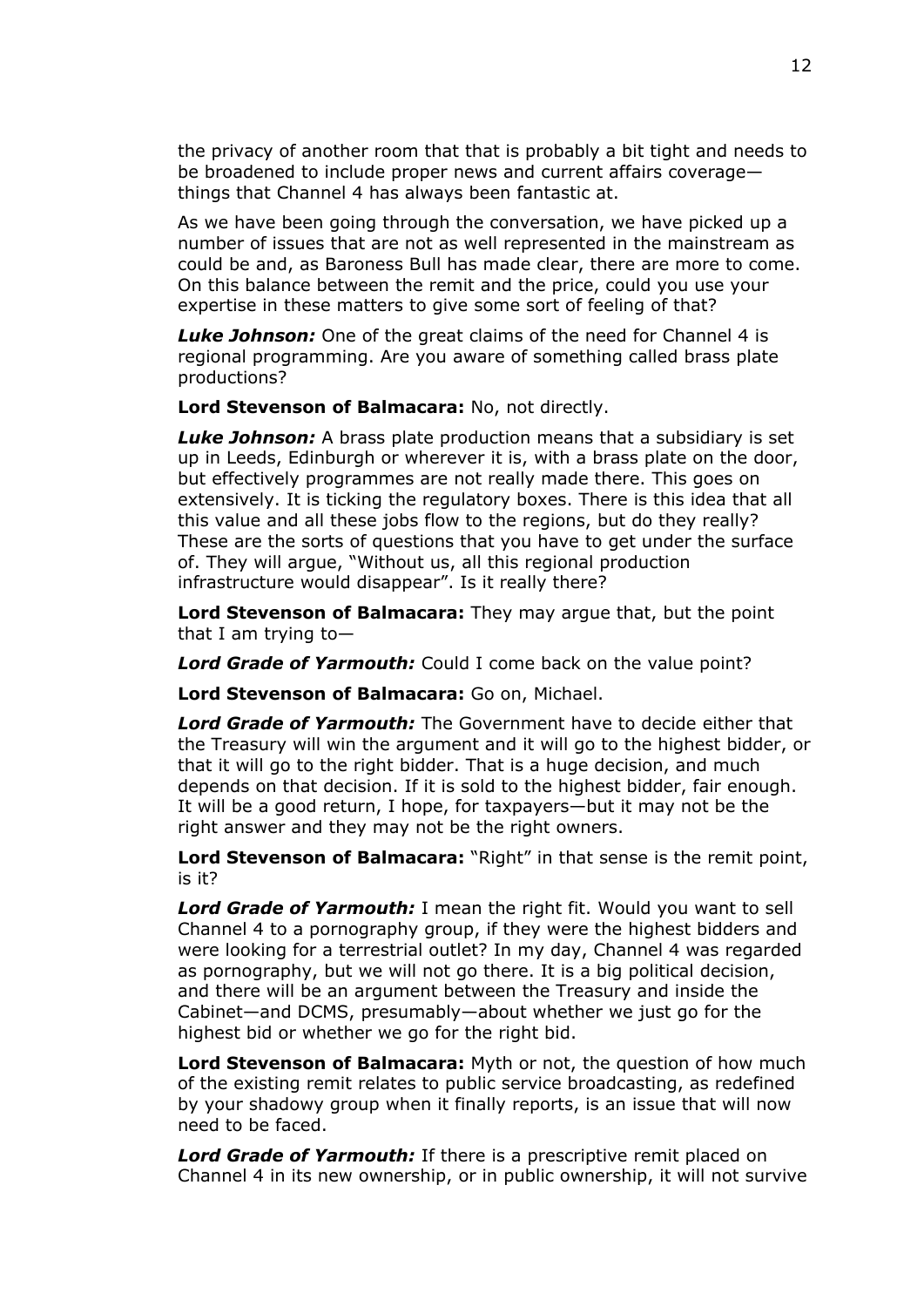very long, because audience tastes change particularly quickly these days with the amount of choice that they have, and the sure way of hamstringing Channel 4 in any ownership situation would be to have a very prescriptive remit.

**Lord Stevenson of Balmacara:** But it can be if it is about being British. Is that right?

*Lord Grade of Yarmouth:* Yes, and I agree with you about news. I have lost my thread now. You carry on.

**The Chair:** You have already satisfactorily answered what was going to be Lord Foster's question. Baroness Stowell I think wants a quick question.

Q50 **Baroness Stowell of Beeston:** We are bandying around the word "remit" all the time, but I am not even sure that we really understand what the remit is. If you look on Channel 4's website, it describes it in one way. Ofcom describes it in a slightly different way—and that is before you get to how Channel 4 defines its purpose, as in why it exists.

I find it interesting that you were arguing for as loose a remit as possible in order for a privatised Channel 4 not to be constrained. Earlier on—I do not know whether you were in the room at the time—Claire Enders was arguing that, for it to be successful as a privatised entity and to continue to be a public service broadcaster, it would have to be more tightly constrained in its remit.

When you talk about Channel 4's remit at the moment, are you talking about the very specific requirements that it has to meet on an annual basis or something that is more generically described by Ofcom—or, indeed, Channel 4, bearing in mind that they do not say the same thing?

*Lord Grade of Yarmouth:* In public or private ownership, the less prescriptive the remit, the better. With Channel 4, you are trying to cut through all the noise, all the channels and all the choices. You are trying to capture the most precious commodity that the consumer has, which is time. You are trying to capture their eyeballs in the most appealing way. Therefore, if you are smart—and the present team certainly is smart you are trying to do things that other people would not do, because your commercial survival depends on that. No Government or regulator can write down what you should be doing. It is just nonsense.

When I was at ITV the first time in 1976, I was director of programmes at London Weekend Television and we ran Glyndebourne on Sunday night across three and a half hours, in prime time. The world has changed. Nobody is suggesting that, because ITV does not run Glyndebourne any more in prime time, it has lost its public service remit. No regulation and no amount of statute can defy what the audience is telling the channel, and none of that regulation will survive in the face of economic hardship, which is the story of ITV. If you look at the loosening of the regulations and the remit of ITV over the last 10 or 12 years, you see that it is unrecognisable—but it is still a public service broadcaster. It